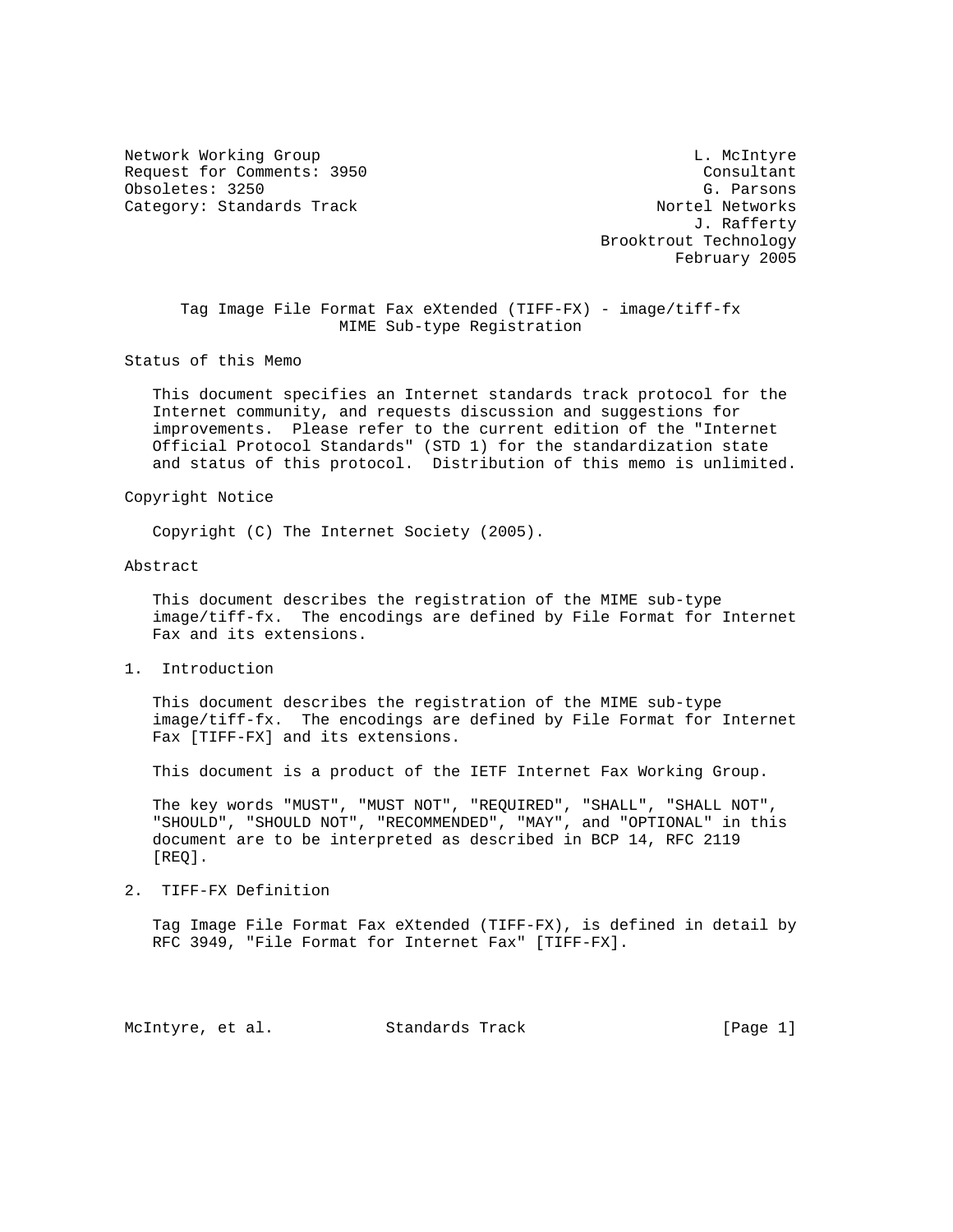While a brief scope and feature description is provided in this section as background information, the reader is directed to the original TIFF-FX specification (File Format for Internet Fax) to obtain complete feature and technical details.

## 2.1. TIFF-FX Scope

 This document defines a TIFF-based file format specification for enabling standardized messaging-based fax over the Internet. It specifies the TIFF fields and field values required for compatibility with the existing ITU-T Recommendations for Group 3 black-and-white, grayscale and color facsimile. TIFF has historically been used for handling fax image files in applications such as store-and-forward messaging. Implementations that support this file format specification for import/export may elect to support it as a native format. This document recommends a TIFF file structure that is compatible with low-memory and page-level streaming implementations.

 Unless otherwise noted, the current TIFF specification [TIFF] and selected TIFF Technical Notes [TTN1, TTN2] are the primary references for describing TIFF and defining TIFF fields. This document is the primary reference for defining TIFF field values for fax applications.

2.2. TIFF-FX Features

Some of the features of TIFF-FX are:

- TIFF-FX is capable of describing bilevel, grayscale, palette color, full-color and mixed content image data.
- TIFF-FX includes a number of compression schemes that allow developers to choose the best space or time tradeoff for their applications.
- TIFF-FX is designed to be extensible and to evolve gracefully as new needs arise.
- 3. MIME Definition

 This document defines the image/tiff-fx MIME sub-type to refer to TIFF-FX Profiles J, C, L and M encoded image data and any future TIFF-FX extensions, or a subset. The image/tiff-fx content type MAY be used when black-and-white image data is encoded using TIFF-FX Profiles S or F, or a subset, however, the image/tiff content type SHOULD be used.

McIntyre, et al. Standards Track [Page 2]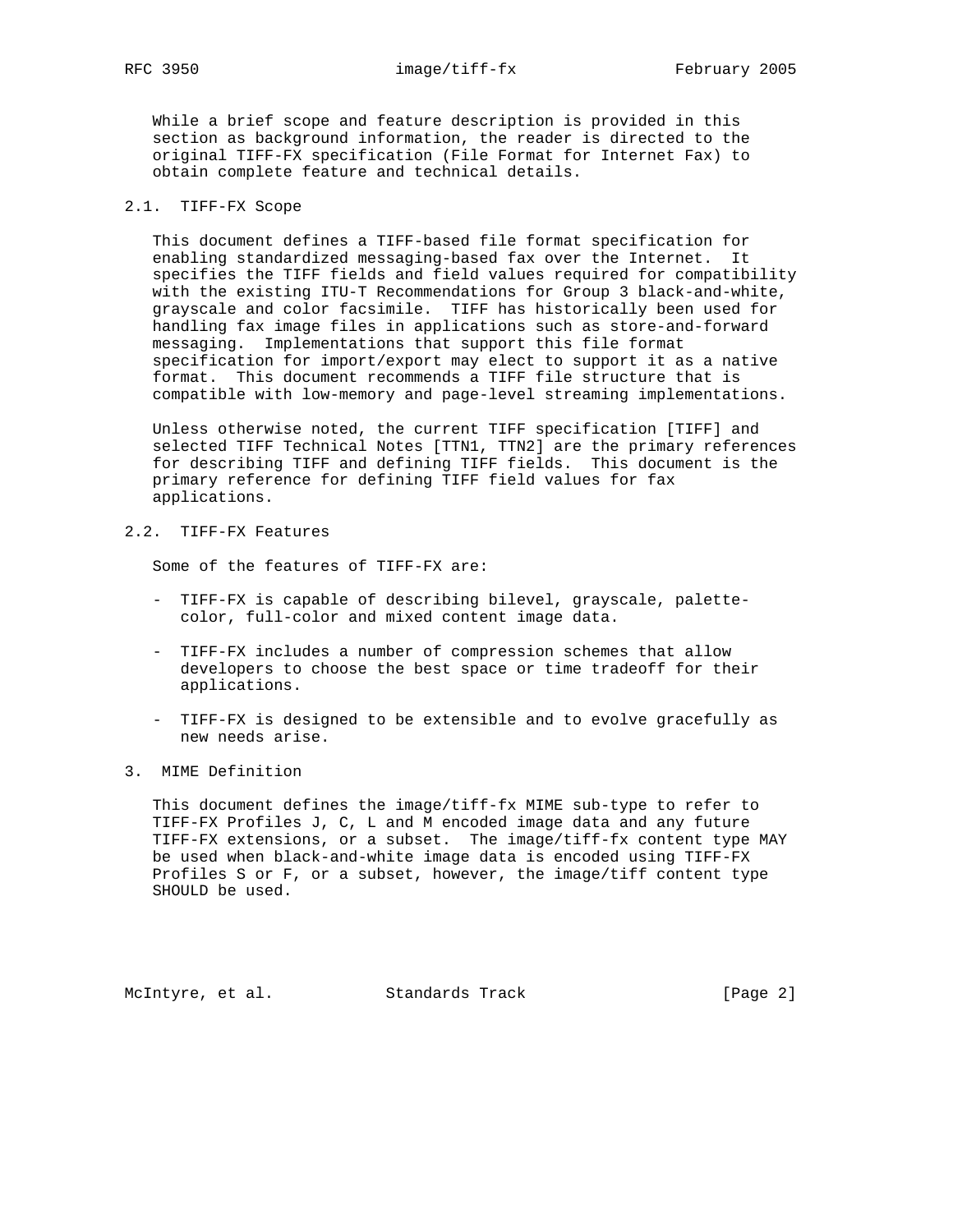4. IANA Registration

 To: ietf-types@iana.org Subject: Registration of Standard MIME media type image/tiff-fx

MIME media type name: image

MIME subtype name: tiff-fx

Required parameters: none

Optional parameters: none

Encoding Considerations:

 This media type consists of binary data. The base64 encoding should be used on transports that cannot accommodate binary data directly.

Security considerations:

 TIFF-FX utilizes a structure which can store image data and attributes of this image data. The fields defined in the TIFF-FX specification are of a descriptive nature and provide information that is useful to facilitate viewing and rendering of images by a recipient. As such, the fields currently defined in the TIFF-FX specification do not in themselves create additional security risks, since the fields are not used to induce any particular behavior by the recipient application.

 TIFF-FX has an extensible structure, so that it is theoretically possible that fields could be defined in the future which could be used to induce particular actions on the part of the recipient, thus presenting additional security risks, but this type of capability is not supported in the referenced TIFF-FX specification. Indeed, the definition of fields which would include such processing instructions is inconsistent with the goals and spirit of the TIFF-FX specification.

 The MIME type and file extension defined by this document MUST NOT be used to blindly select a processing program. It is up to the implementation to determine the application (if necessary) and render the image to the user.

McIntyre, et al. Standards Track [Page 3]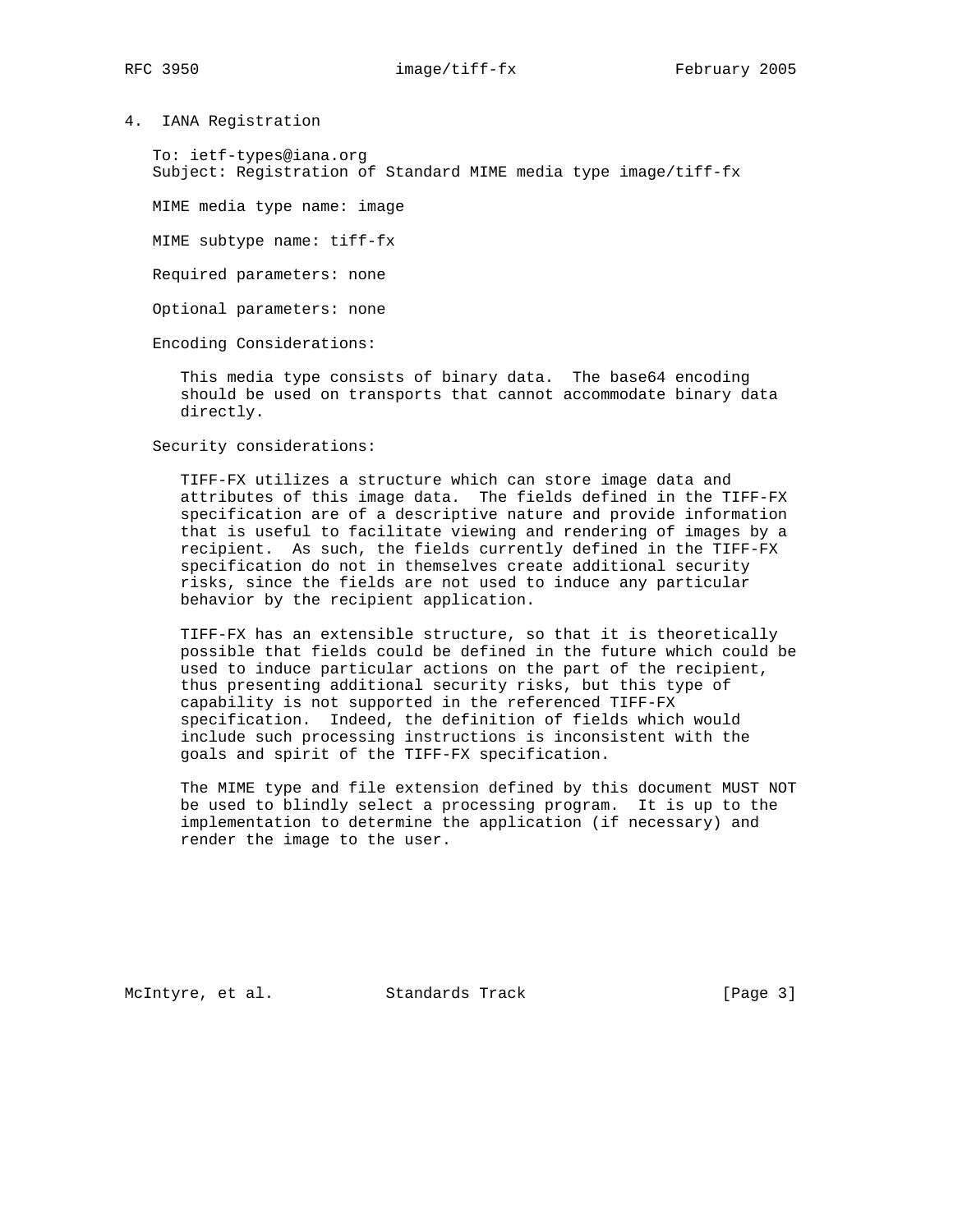Interoperability considerations: The ability of implementations to handle all the defined applications (or profiles within applications) of TIFF-FX may not be ubiquitous. As a result, implementations may decode and attempt to display the encoded TIFF-FX image data only to determine that the image cannot be rendered. Published specification: TIFF-FX (Tag Image File Format Fax eXtended) is defined in: RFC 3949, "File Format for Internet Fax", February 2005, Buckley, R., Venable, D., McIntyre, L., Parsons, G., and J. Rafferty. Applications which use this media type: Imaging, fax, messaging and multi-media Additional information: Magic number(s): II (little-endian): 49 49 2A 00 hex MM (big-endian): 4D 4D 00 2A hex File extension(s): .TFX Macintosh File Type Code(s): TFX Person & email address to contact for further information: Lloyd McIntyre Lloyd\_McIntyre@Dell.com Glenn W. Parsons gparsons@nortelnetworks.com James Rafferty jraff@brooktrout.com Intended usage: COMMON Change controller: Lloyd McIntyre

McIntyre, et al. Standards Track [Page 4]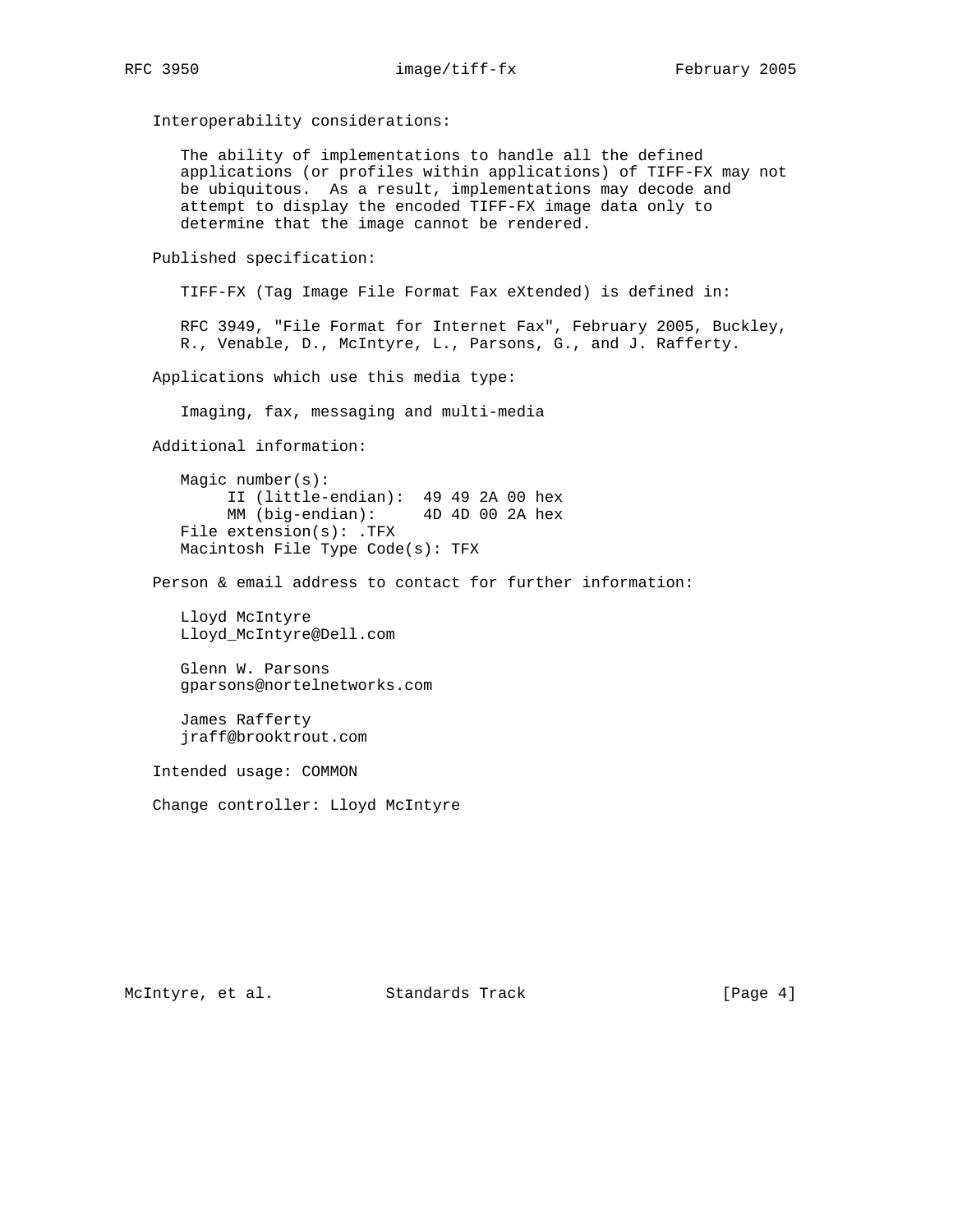## 5. Security Considerations

 TIFF-FX utilizes a structure which can store image data and attributes of this image data. The fields defined in the TIFF-FX specification are of a descriptive nature and provide information that is useful to facilitate viewing and rendering of images by a recipient. As such, the fields currently defined in the TIFF-FX specification do not in themselves create additional security risks, since the fields are not used to induce any particular behavior by the recipient application.

 TIFF-FX has an extensible structure, so that it is theoretically possible that fields could be defined in the future which could be used to induce particular actions on the part of the recipient, thus presenting additional security risks, but this type of capability is not supported in the referenced TIFF-FX specification. Indeed, the definition of fields which would include such processing instructions is inconsistent with the goals and spirit of the TIFF-FX specification.

 The MIME type and file extension defined by this document MUST NOT be used to blindly select a processing program. It is up to the implementation to determine the application (if necessary) and render the image to the user.

- 6. References
- 6.1. Normative References
	- [TIFF-FX] Buckley, R., Venable, D., McIntyre, L., Parsons, G., and J. Rafferty, "File Format for Internet Fax", RFC 3949, February 2005.
- 6.2. Informative References
	- [TIFF] Adobe Developers Association, TIFF (TM) Revision 6.0 Final, June 3, 1992.
	- [REQ] Bradner, S., "Key words for use in RFCs to Indicate Requirement Levels", BCP 14, RFC 2119, March 1997.
	- [TTN1] Adobe PageMaker 6.0 TIFF Technical Notes, Sept. 14, 1995, http://partners.adobe.com/asn/developer/pdfs/tn/TIFFPM6.pdf
	- [TTN2] Adobe Photoshop TIFF Technical Notes, Replacement TIFF/JPEG specification, March 22, 2002, http://partners.adobe.com/asn/developer/pdfs/tn/ TIFFphotoshop.pdf

McIntyre, et al. Standards Track [Page 5]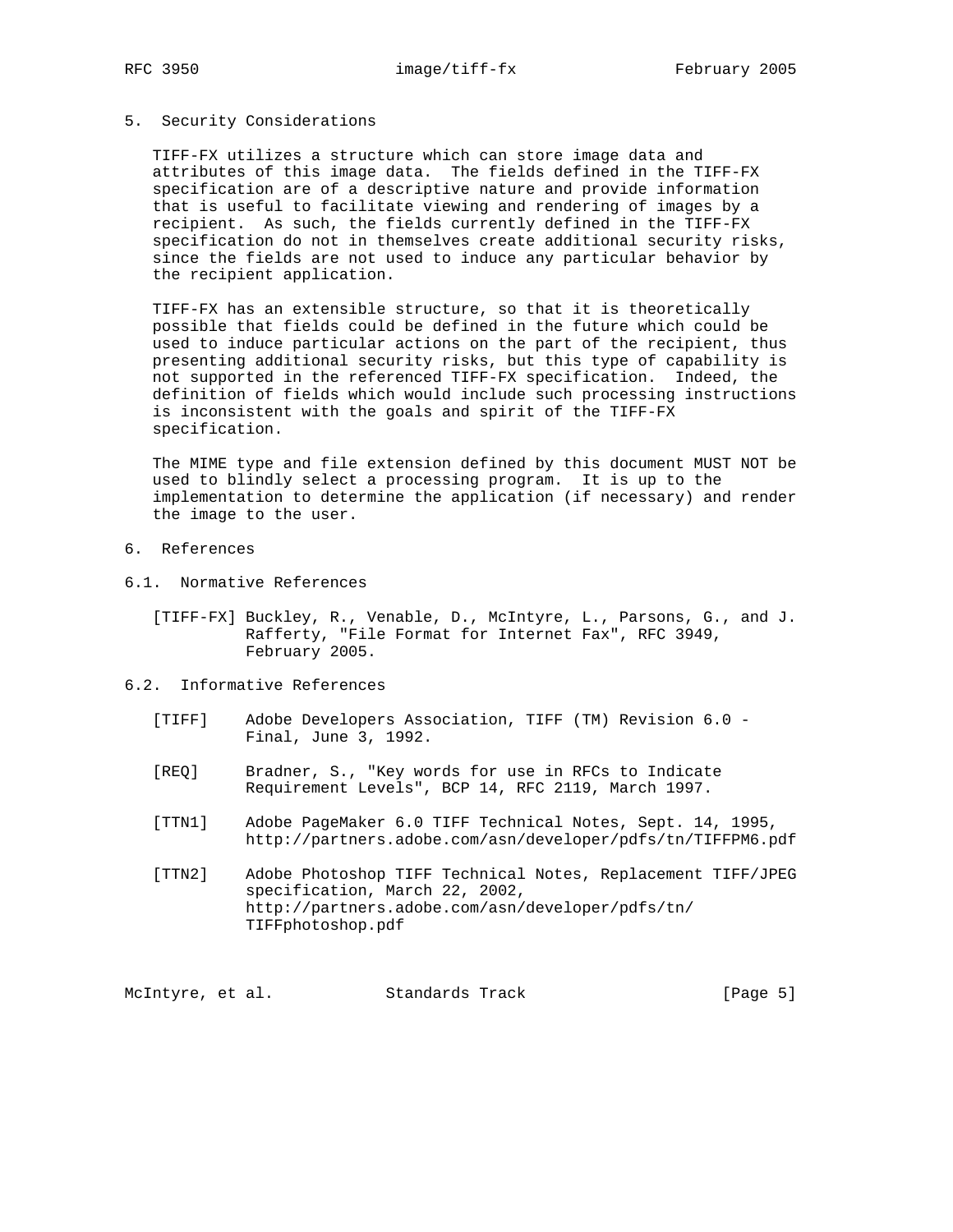| Annex A. List of edits to RFC 3250 |  |  |  |  |  |  |
|------------------------------------|--|--|--|--|--|--|
|------------------------------------|--|--|--|--|--|--|

|        | No. Section<br>---+--- | Edit                                                                                                                                              |
|--------|------------------------|---------------------------------------------------------------------------------------------------------------------------------------------------|
| 1.1    | A11                    | Updated references from RFC 2301 to<br>draft-ietf-fax-tiff-fx-13.txt                                                                              |
| 2.     | 5                      | MIME Definition - added a "SHOULD" statement to<br>stress that image/tiff is the preferred content<br>type when representing Profiles S and/or F. |
| 3.   7 |                        | Revise security considerations.                                                                                                                   |
|        |                        | Merged sections 2 & 3 and renumbered.                                                                                                             |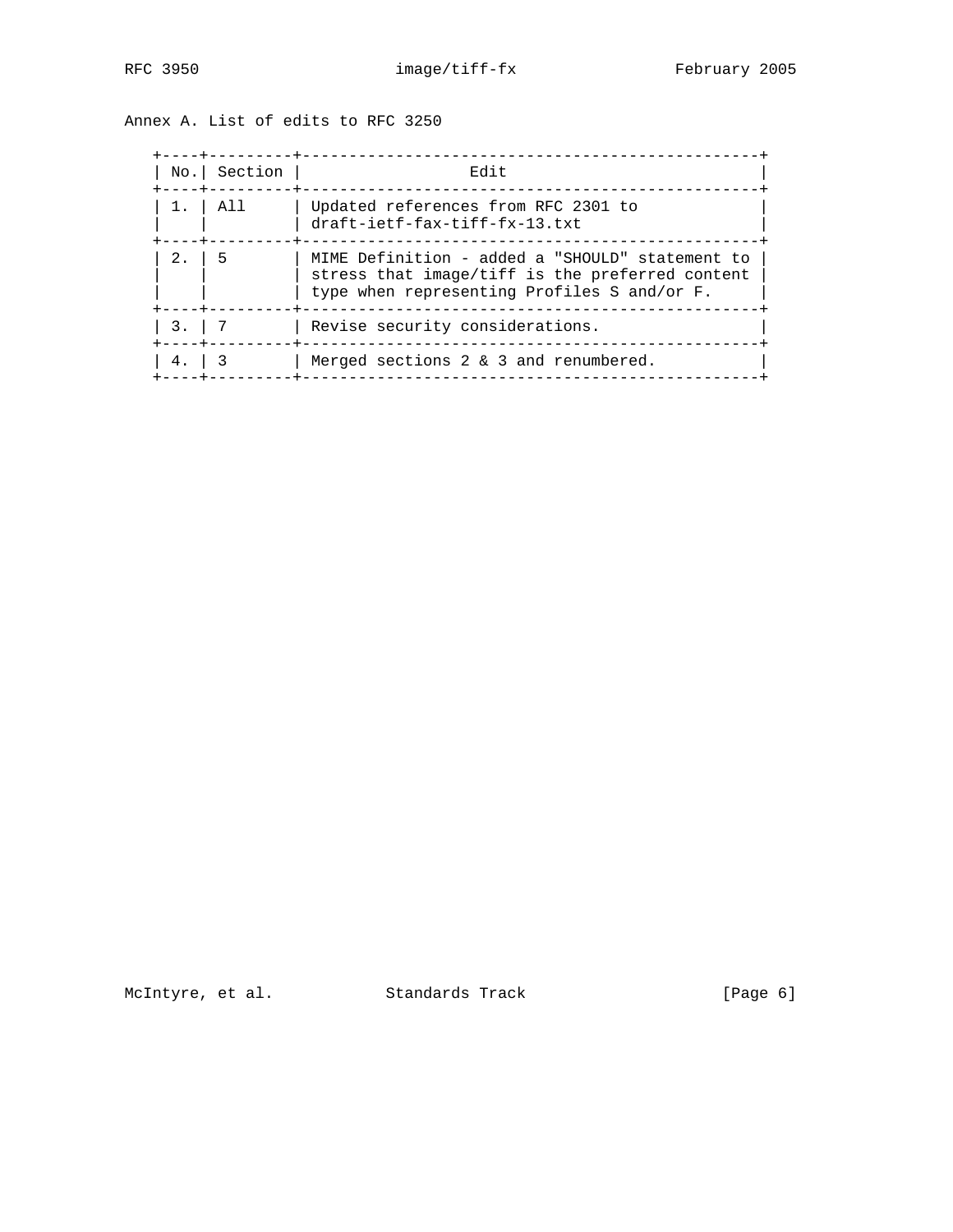Authors' Addresses Lloyd McIntyre 10328 S. Stelling Road Cupertino, CA 95014 USA Phone: +1-408-725-1624 EMail: lloyd10328@pacbell.net or Lloyd\_McIntyre@Dell.com Glenn W. Parsons Nortel Networks P.O. Box 3511, Station C Ottawa, ON K1Y 4H7 Canada Phone: +1-613-763-7582 Fax: +1-613-967-5060 EMail: gparsons@nortel.com James Rafferty Brooktrout Technology 410 First Avenue Needham, MA 02494 USA Phone: +1-781-433-9462 Fax: +1-781-433-9268 EMail: jraff@brooktrout.com

McIntyre, et al. Standards Track [Page 7]